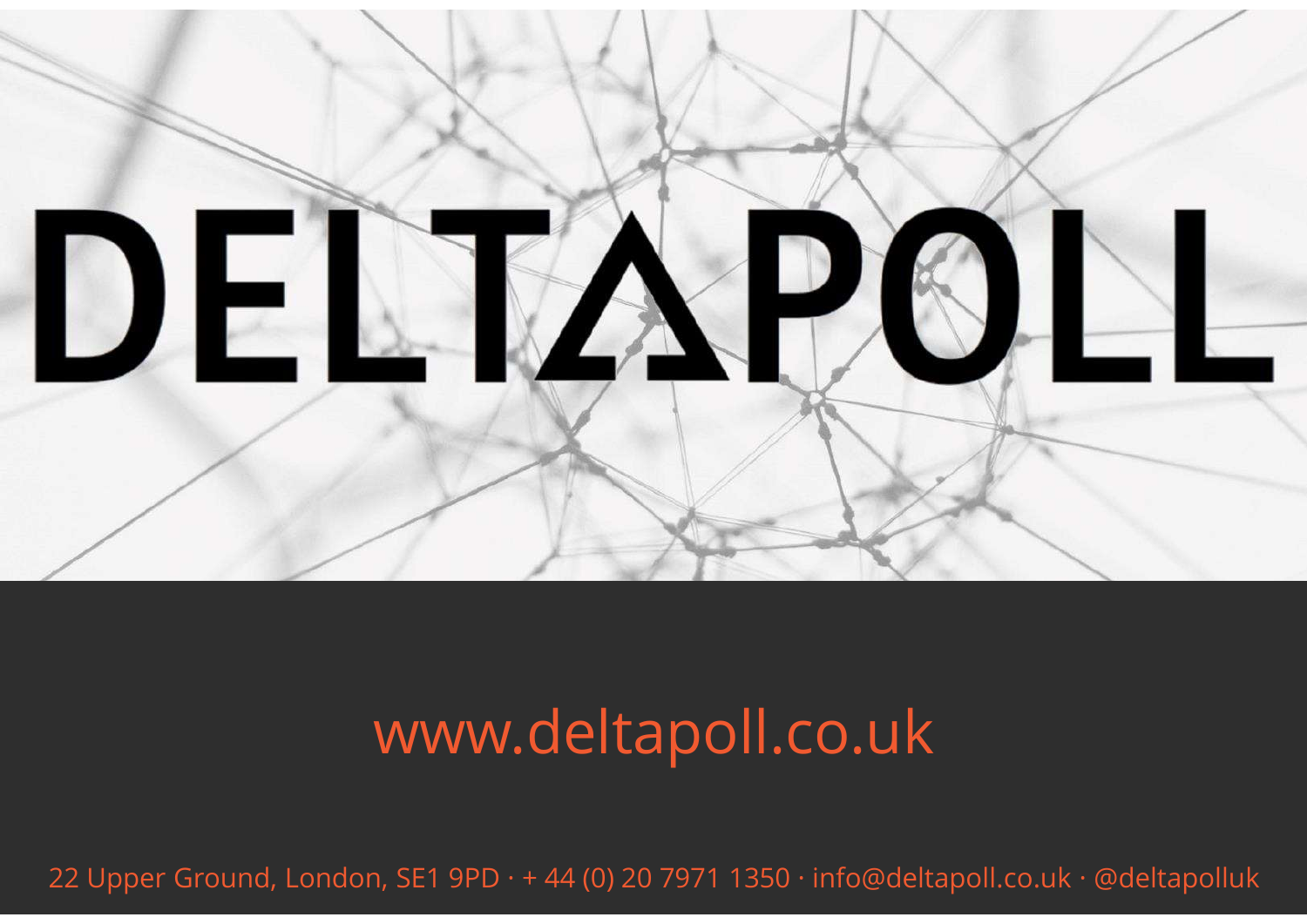# VIDEO CHAT AT CHRISTMAS SURVEY<br>CLIENT NAME: Internet Association FIELDWORK DATES: 13-14<sup>th</sup> December 2018<br>METHODOLOGY: Online POPULATION SAMPLED: All GB adults aged 18+ VIDEO CHAT AT CHRISTMAS SURVEY - Gender

SAMPLE SIZE: 2,022

WEIGHTING: Demographic

- 
- 
- 
- 

10-pt scale turnout factor

Recall of 2017 GE Vote

Recall of EU referendum

Political attention

METHODOLOGY: Online POPULATION SAMPLED: All GB adults aged 18+

France Contributed Marine<br>
The Association<br>
FIELDWORK DA<br>
Inline<br>
POPULATION S<br>
SURVEY DESIG<br>
Demographic<br>
- Gender<br>
- Age<br>
- Social class<br>
- Region The Material Control Control Control Control Control Control Control Control Control Control Control Control Control Control Control Control Control Control Control Control Control Control Control Control Control Control C The Association<br>
THELDWORK DANNING<br>
Thine POPULATION<br>
SURVEY DESIG<br>
Demographic<br>
- Gender<br>
- Age<br>
- Social class<br>
- Region<br>
10-pt scale turnout factor SURVEY DESIGN: Quota based selection from **RVEY**<br>13-14<sup>th</sup> December 2018<br>PLED: All GB adults aged 18+<br>Quota based selection from<br>online panels, controlling for:<br>- Gender<br>- Age RVEY<br>13-14<sup>th</sup> December 2018<br>'LED: All GB adults aged 18+<br>Quota based selection from<br>online panels, controlling for:<br>- Gender<br>- Age<br>- Educational attainment<br>- Work status **RVEY**<br>13-14<sup>th</sup> December 2018<br>PLED: All GB adults aged 18+<br>Quota based selection from<br>online panels, controlling for:<br>- Gender<br>- Age<br>- Educational attainment<br>- Work status 13-14<sup>th</sup> December 2018<br>13-14<sup>th</sup> December 2018<br>PLED: All GB adults aged 18+<br>Quota based selection from<br>online panels, controlling for:<br>- Gender<br>- Age<br>- Educational attainment<br>- Work status<br>- Region<br>- 2017 General Election 13-14<sup>th</sup> December 2018<br>PLED: All GB adults aged 18+<br>Quota based selection from<br>online panels, controlling for:<br>- Gender<br>- Age<br>- Educational attainment<br>- Work status<br>- Region<br>- 2017 General Election vote 13-14<sup>th</sup> December 2018<br>'LED: All GB adults aged 18+<br>Quota based selection from<br>online panels, controlling for:<br>- Gender<br>- Age<br>- Educational attainment<br>- Work status<br>- Region<br>- 2017 General Election vote PLED: All GB adults aged 18+<br>Quota based selection from<br>online panels, controlling for:<br>- Gender<br>- Age<br>- Educational attainment<br>- Work status<br>- Region<br>- 2017 General Election vote

- 
- 
- 
- 
- 
- 

## DELTAPOLL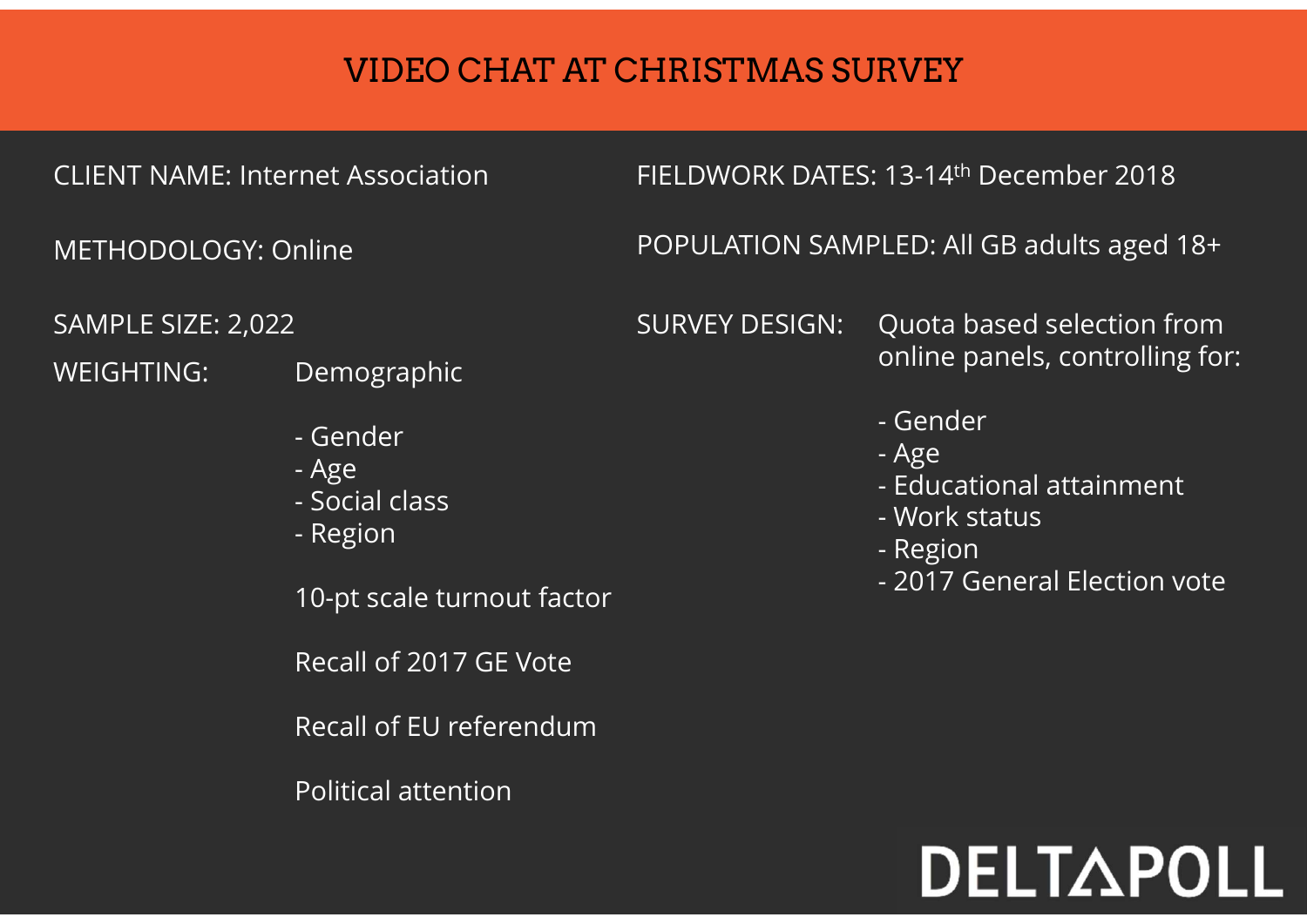#### DATA WEIGHTING

- **DATA WEIGHTING**<br>• For each poll, a nationally representative sample is selected in proportion to<br>• Data is rim-weighted to a matrix of geo-demographic variables. Weighting targets **DATA WEIGHTING**<br>For each poll, a nationally representative sample is selected in proporti<br>population distribution from an online panel.<br>Data is rim-weighted to a matrix of geo-demographic variables. Weighting tare sourced
- For each poll, a nationally representative sample is selected in proportion to population distribution from an online panel.<br>• Data is rim-weighted to a matrix of geo-demographic variables. Weighting targets are sourced **Example 19 Example for each poll, a nationally representative sample is selected in proportion to population distribution from an online panel.**<br>Data is rim-weighted to a matrix of geo-demographic variables. Weighting tar **DATA WEIGHTING**<br>For each poll, a nationally representative sample is selected in proportion to<br>population distribution from an online panel.<br>Data is rim-weighted to a matrix of geo-demographic variables. Weighting targets
- For each poll, a nationally representative sample is selected in proportion to population distribution from an online panel.<br>• Data is rim-weighted to a matrix of geo-demographic variables. Weighting targets are sourced DATA VVERSETTING<br>For each poll, a nationally representative sample is selected in proportion to<br>population distribution from an online panel.<br>Data is rim-weighted to a matrix of geo-demographic variables. Weighting targets For each poll, a nationally representative sample<br>population distribution from an online panel.<br>Data is rim-weighted to a matrix of geo-demographia<br>are sourced from various locations, including Censt<br>population estimates,
- Data is rim-weighted to a matrix of geo-demographic variables. Weighting targets<br>• Data is rim-weighted to a matrix of geo-demographic variables. Weighting targets<br>• are sourced from various locations, including Census 2 Figure 1.1 The solution of the amatrix of geo-demographic variables. Weighting targets<br>are sourced from various locations, including Census 2010 updated to mid-year<br>population estimates, British Election Study and the Nati Data is rim-weighted to a matrix of geo-demographic variables. Wei<br>are sourced from various locations, including Census 2010 update<br>population estimates, British Election Study and the National Reade<br>Recall of 2017 vote. A • Political Interest. Any poll that includes the vote intentions suite of questions is weighted back to the actual 2017 result, making allowance for non-voting, don't know and refusal.<br>• Recall of 2016 EU referendum vote. Recall of 2017 vote. Any poll that includes the vote intentions suite of questions<br>is weighted back to the actual 2017 result, making allowance for non-voting,<br>don't know and refusal.<br>Recall of 2016 EU referendum vote. An Recall of 2017 vote. Any poll that includes to the actual 2017 resu don't know and refusal.<br>Recall of 2016 EU referendum vote. Any pol<br>of questions is also weighted back to the<br>for non-voting, don't know and refusal.<br>Polit
-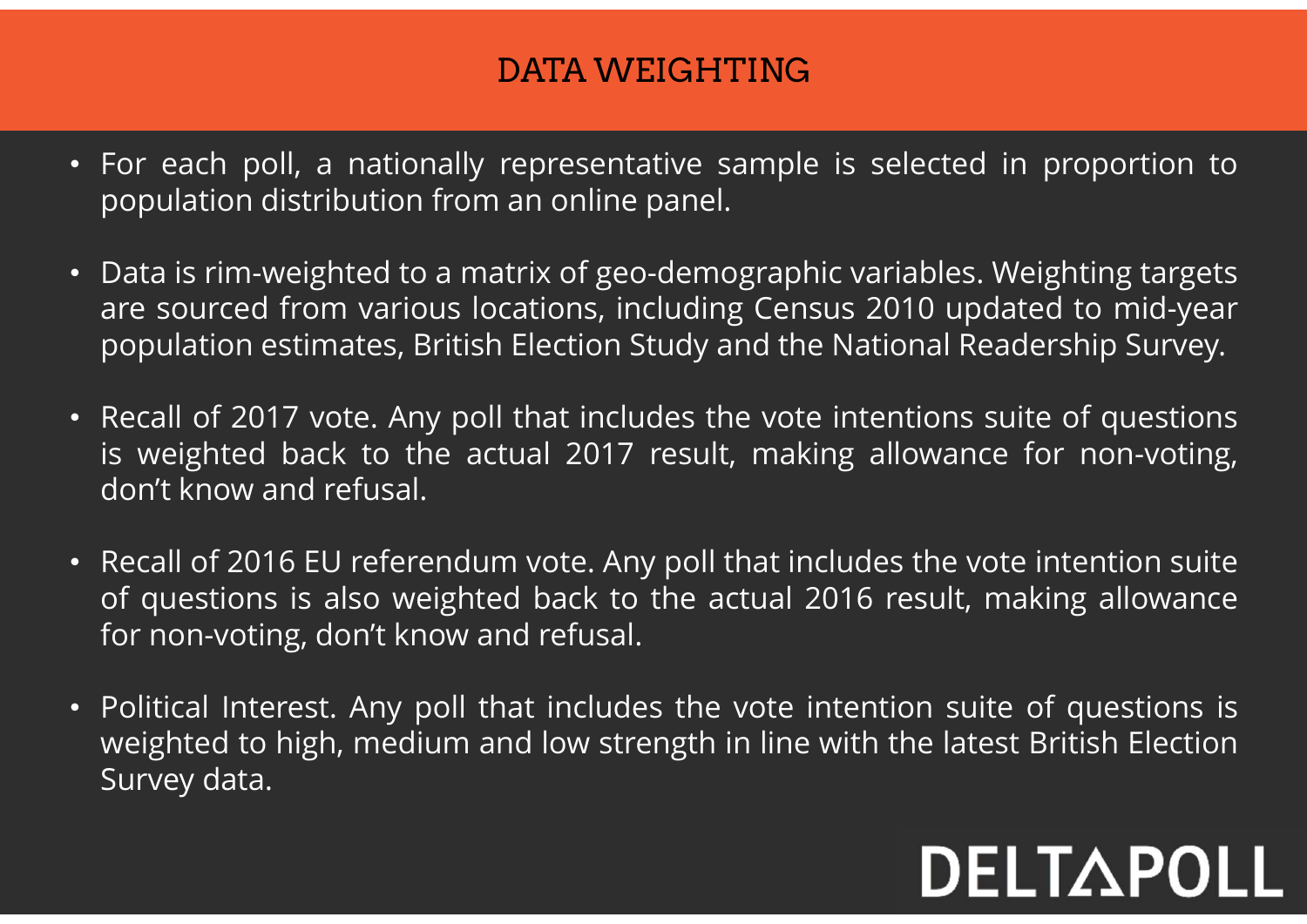#### OTHER RELEVANT ISSUES

- The computer tables show the actual question wording used for each<br>question, in the order in which they were asked, and all response<br>options. **STATE CONSERVANT SSUES**<br>The computer tables show the actual question wording used for each<br>question, in the order in which they were asked, and all response<br>pptions. options. • The computer tables show the actual question wording used for each question, in the order in which they were asked, and all response options.<br>• Base sizes are shown on each table. All questions are based on all responden **COTHER RELEVANT ISSUES**<br>The computer tables show the actual question wording used<br>question, in the order in which they were asked, and all<br>options.<br>Base sizes are shown on each table. All questions are bas<br>respondents unl • The computer tables show the actual question wording used for each question, in the order in which they were asked, and all response options.<br>• Base sizes are shown on each table. All questions are based on all responden • The computer tables show the actual question wording used for each question, in the order in which they were asked, and all response options.<br>
• Base sizes are shown on each table. All questions are based on all responde question, in the order in which they were asked, and all response<br>options.<br>Base sizes are shown on each table. All questions are based on all<br>respondents unless otherwise stated.<br>Further enquiries should be sent to info@de
- 
- 
- 
- Base sizes are shown on each table. All questions are based on all<br>
 Further enquiries should be sent to info@deltapoll.co.uk<br>
 Deltapoll abides by the Market Research Society Code of Conduct, and<br>
by the British Polli Base sizes are shown on each table. All questions are based on all<br>respondents unless otherwise stated.<br>Further enquiries should be sent to info@deltapoll.co.uk<br>Deltapoll abides by the Market Research Society Code of Condu respondents unless otherwise stated.<br>Further enquiries should be sent to info@deltapoll.co.uk<br>Deltapoll abides by the Market Research Society Code of Conduct, and<br>by the British Polling Council rules, http://www.britishpol Further enquiries should be sent to info@deltapoll.co.uk<br>
Deltapoll abides by the Market Research Society Code of Conduct, and<br>
by the British Polling Council rules, http://www.britishpollingcouncil.org/<br>
All polls are su Further enquiries should be sent to info@deltapoll.co<br>Deltapoll abides by the Market Research Society Coo<br>by the British Polling Council rules, http://www.british<br>All polls are subject to a wide range of potential sour<br>bas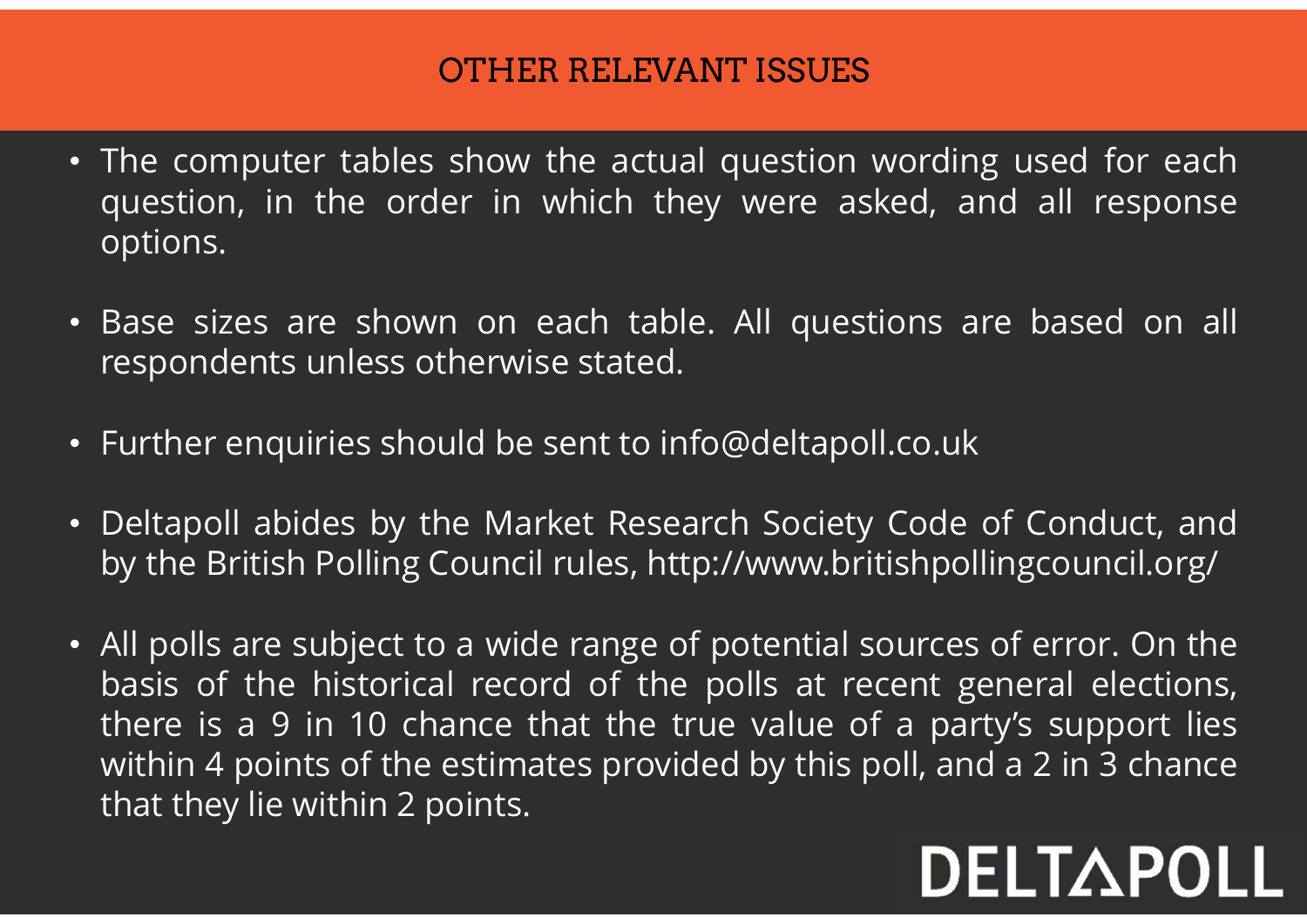# DELTAPOLL

To discuss commissioning research with Deltapoll, please call us on 020 7971 1350, email info@deltapoll.co.uk or visit our website



Martin Boon martin.boon@deltapoll.co.uk



Paul Flatters paul.flatters@deltapoll.co.uk



Joe Twyman joe.twyman@deltapoll.co.uk

22 Upper Ground, London, SE1 9PD · + 44 (0) 20 7971 1350 · www.deltapoll.co.uk · @deltapolluk